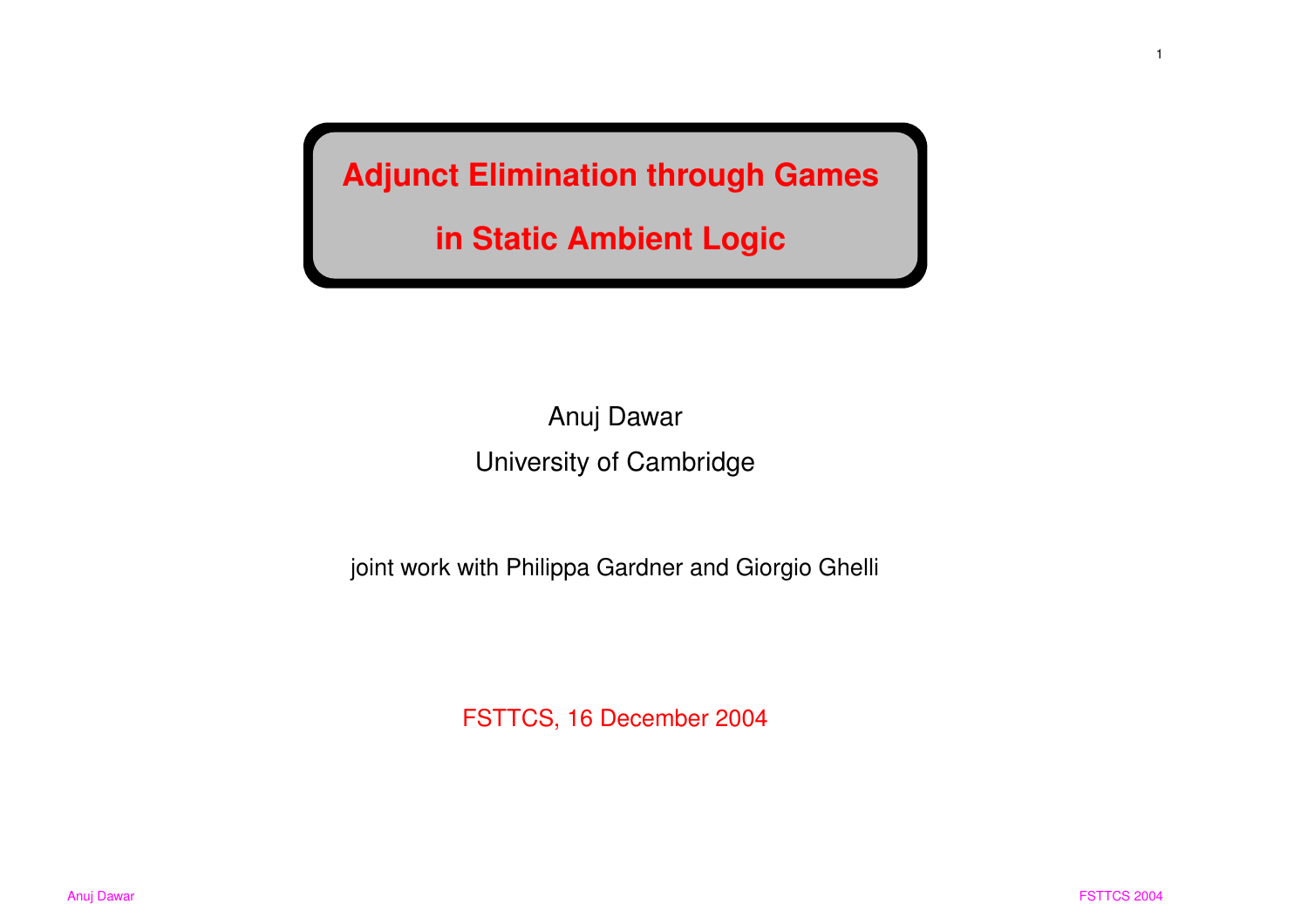## **Spatial Logic**

- Separation Logic (O'Hearn, Reynolds, Yang, Calcagno)
	- Properties of Heaps

 $A * B$ ;

• Ambient Logic (Cardelli, Gordon)

Properties of mobile ambients

 $\Diamond(\nu n)n[A]$ 

• Spatial (Static) Ambient Logic (Cardelli, Gordon, Gardner, Ghelli)

Properties of trees (and graphs)

 $A|B$ ;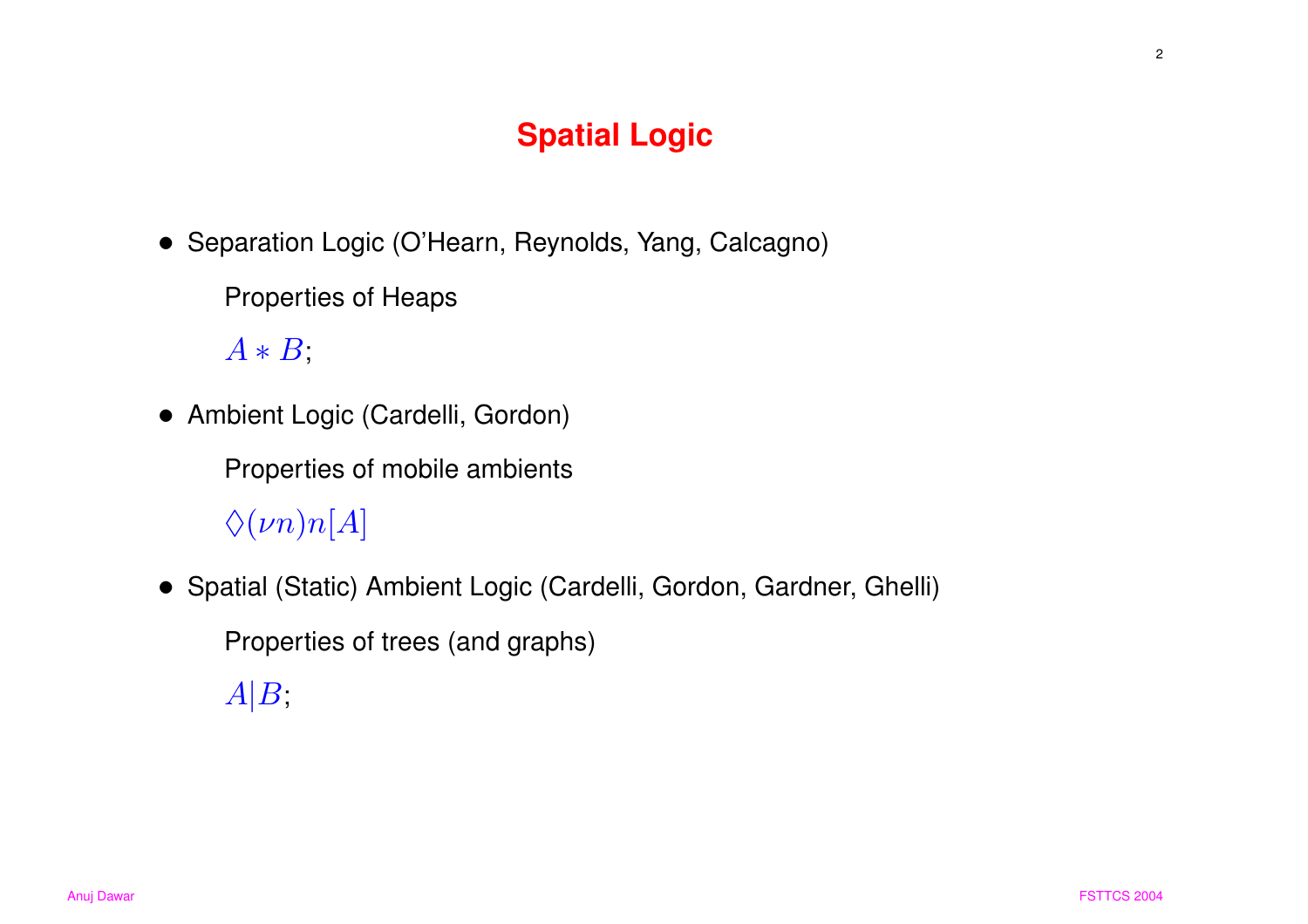## **Trees**

An algebra for edge-labelled trees where names may be public or private.

 $T ::= 0 | n[T] | T|T | (\nu n)T$ 



3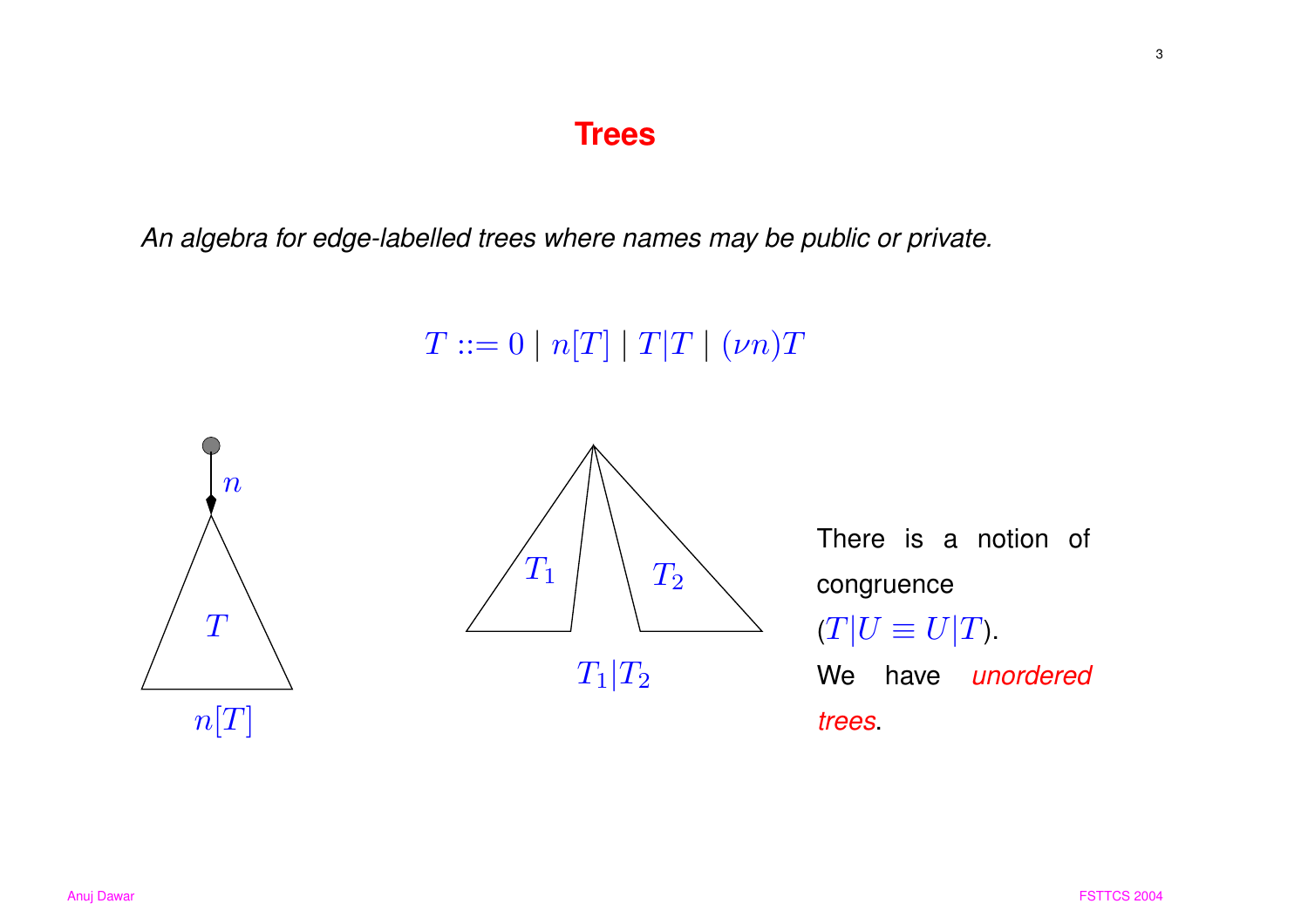# **Logic**

$$
A \quad ::= \quad 0 \mid \neg A \mid A \land A \mid \mathsf{T} \mid
$$
\n
$$
\eta[A] \mid A \mid A \mid \mathsf{H}x.A \mid \mathsf{C}\eta
$$

$$
T \models n[A] \stackrel{\text{def}}{\Leftrightarrow} \exists U. \ T \equiv n[U] \land U \models A
$$
  
\n
$$
T \models A|B \stackrel{\text{def}}{\Leftrightarrow} \exists T_1, T_2. \ T \equiv T_1|T_2 \land T_1 \models A \land T_2 \models B
$$
  
\n
$$
T \models \text{Hx}.A \stackrel{\text{def}}{\Leftrightarrow} \exists n \notin \text{fn}(A), U. \ T \equiv (\nu n)U \land U \models A\{x \leftarrow n\}
$$
  
\n
$$
T \models \text{C} \land \stackrel{\text{def}}{\Leftrightarrow} n \in \text{fn}(T)
$$

4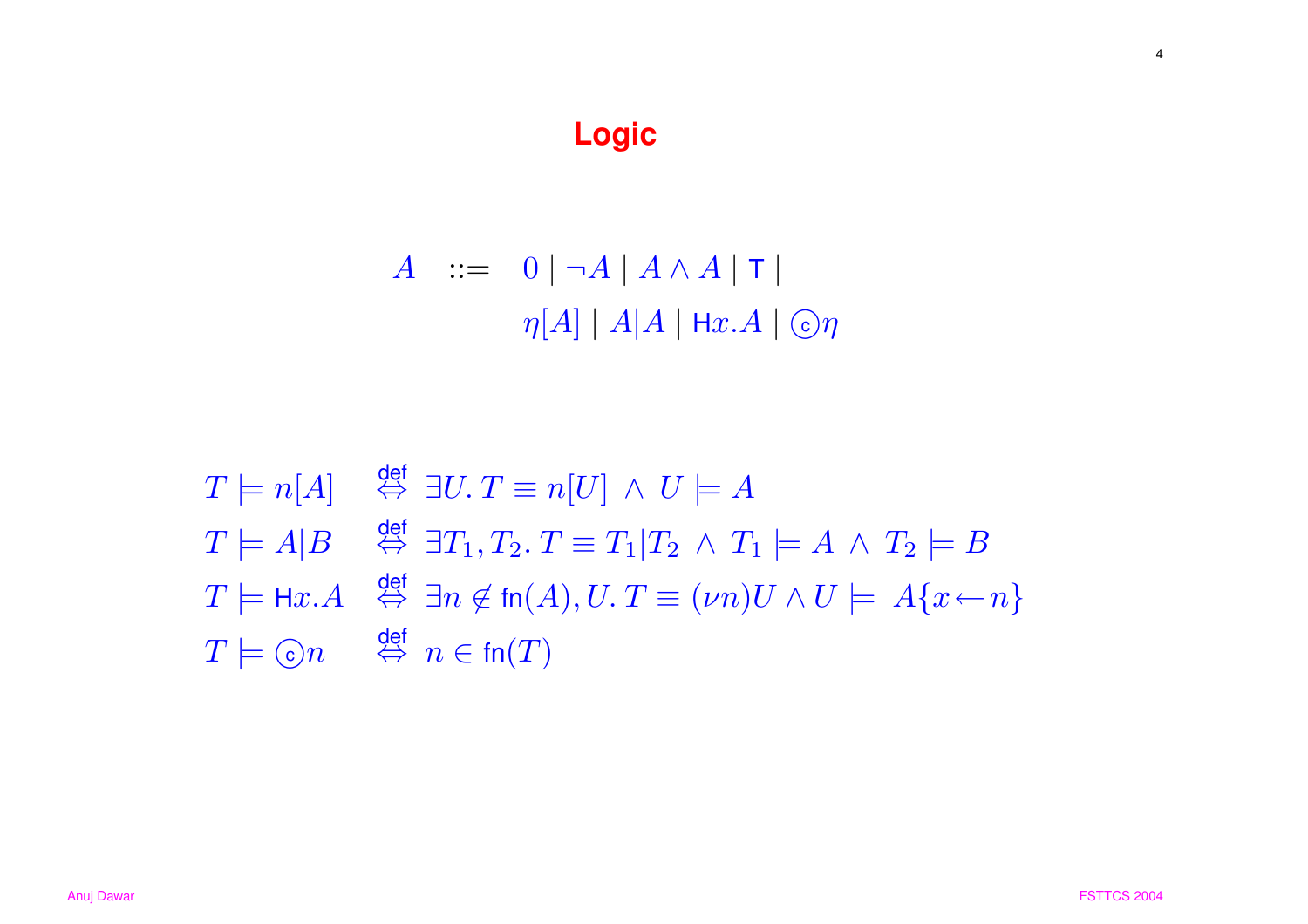#### **Quantification**

Contrast the *Hiding quantifier* H $x.A$  with the existential quantifier  $\exists x.A$ .

 $\exists x \exists y. x = y$  is valid.

HxHy.  $x = y$  is always false.

 $\exists x \mathsf{H} y. x = y$  is always false.

Hx $\exists y. x = y$  is true in any tree that contains a private name.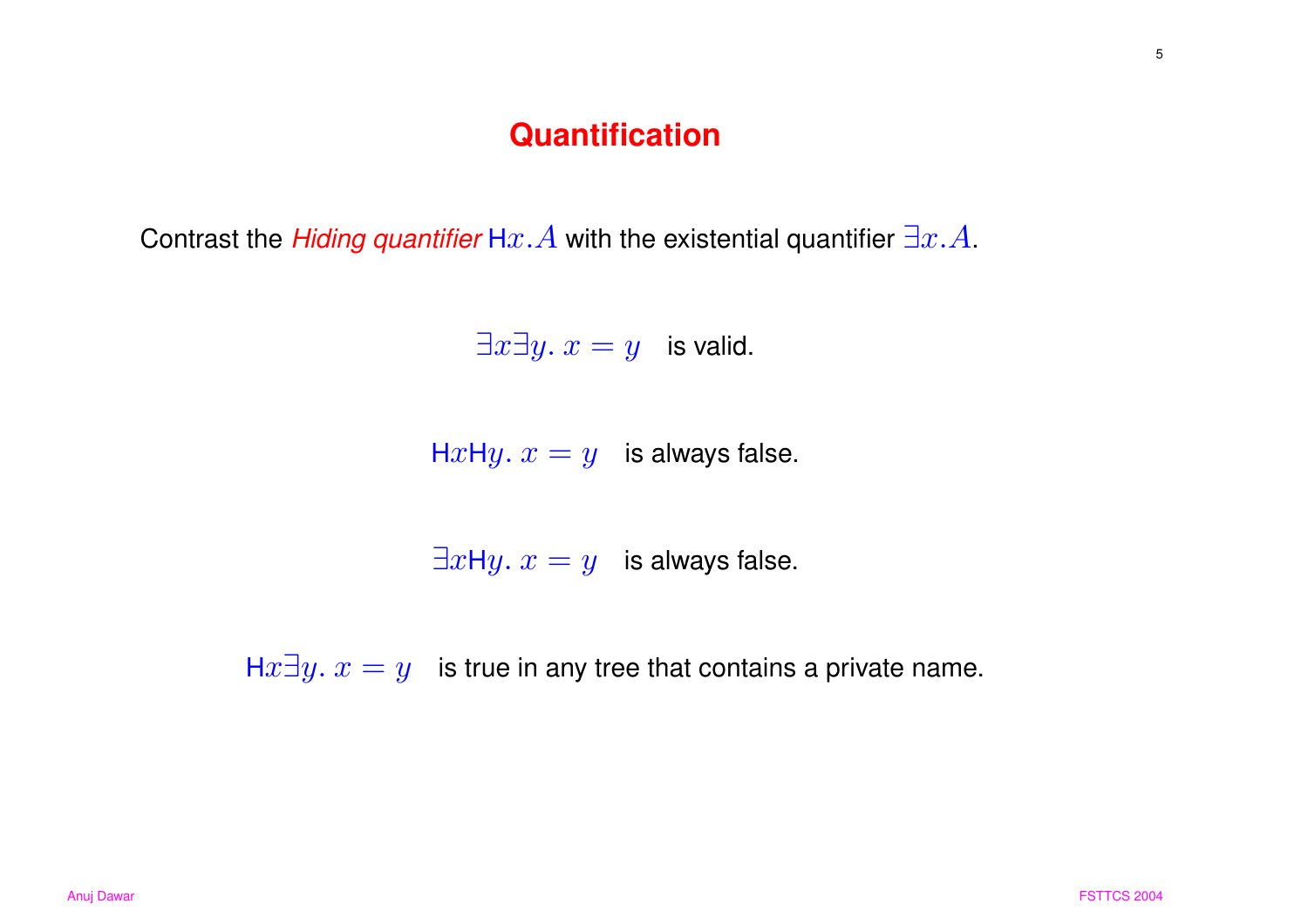## **Adjuncts**

 $A \triangleright B$  an adjunct for |

 $A@\eta$  an adjunct for  $\eta[\cdot]$ 

 $T \models A \triangleright B$  if  $\forall U. U \models A \Rightarrow T | U \models B$ .  $T \models \quad A@n \quad \text{ if } n[T] \models A.$ 

6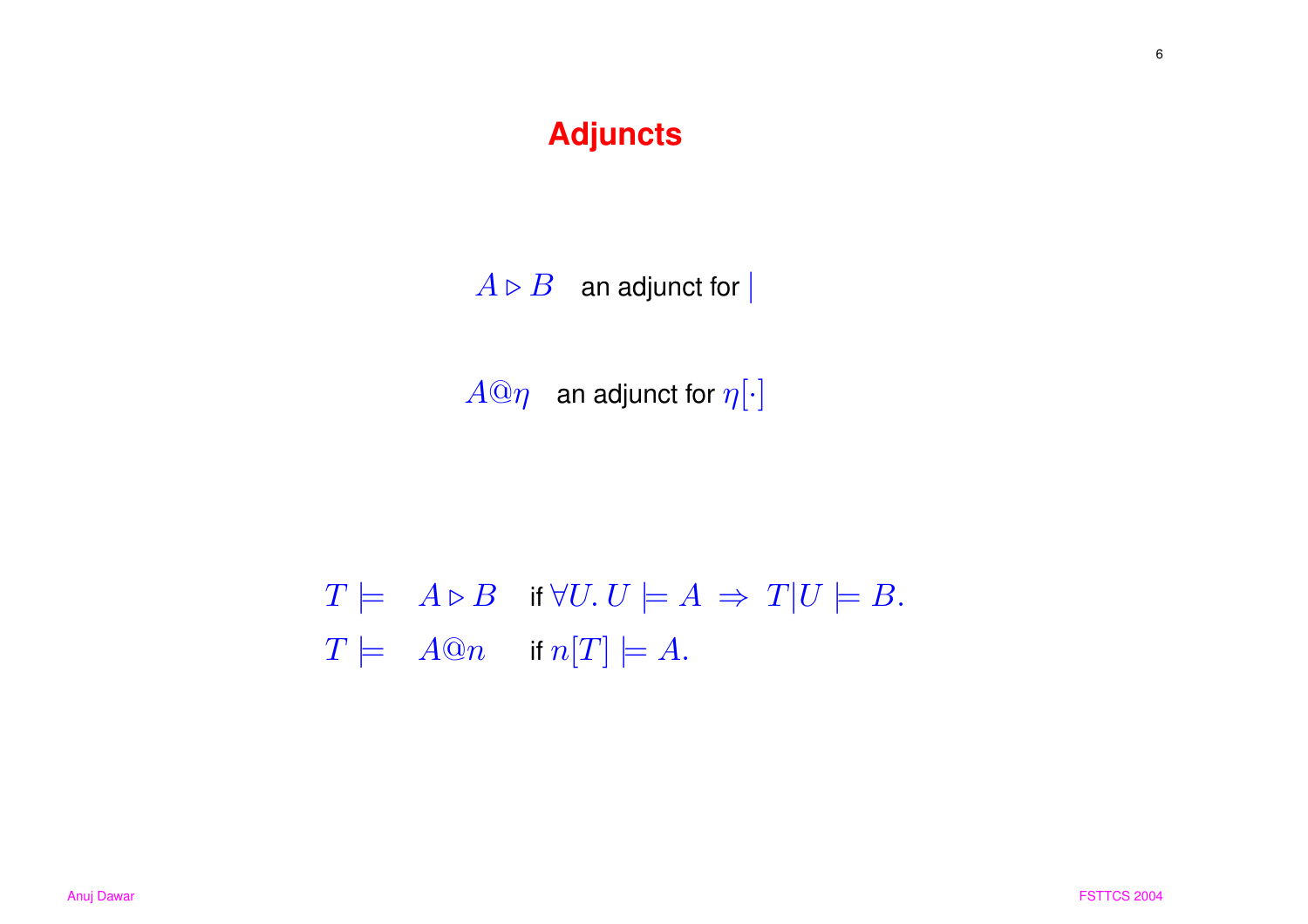### **Power of Adjuncts**

Without adjuncts

• *validity* is undecidable

Given A, is it the case that for all  $T, T \models A$ ?

• *model-checking* is in PSPACE

Given  $A$  and  $T$ , is it the case that  $T \models A$ ?

With adjuncts, validity reduces to model-checking:

 $0 \models T \triangleright A$  if, and only if, A is valid.

So, model-checking is undecidable.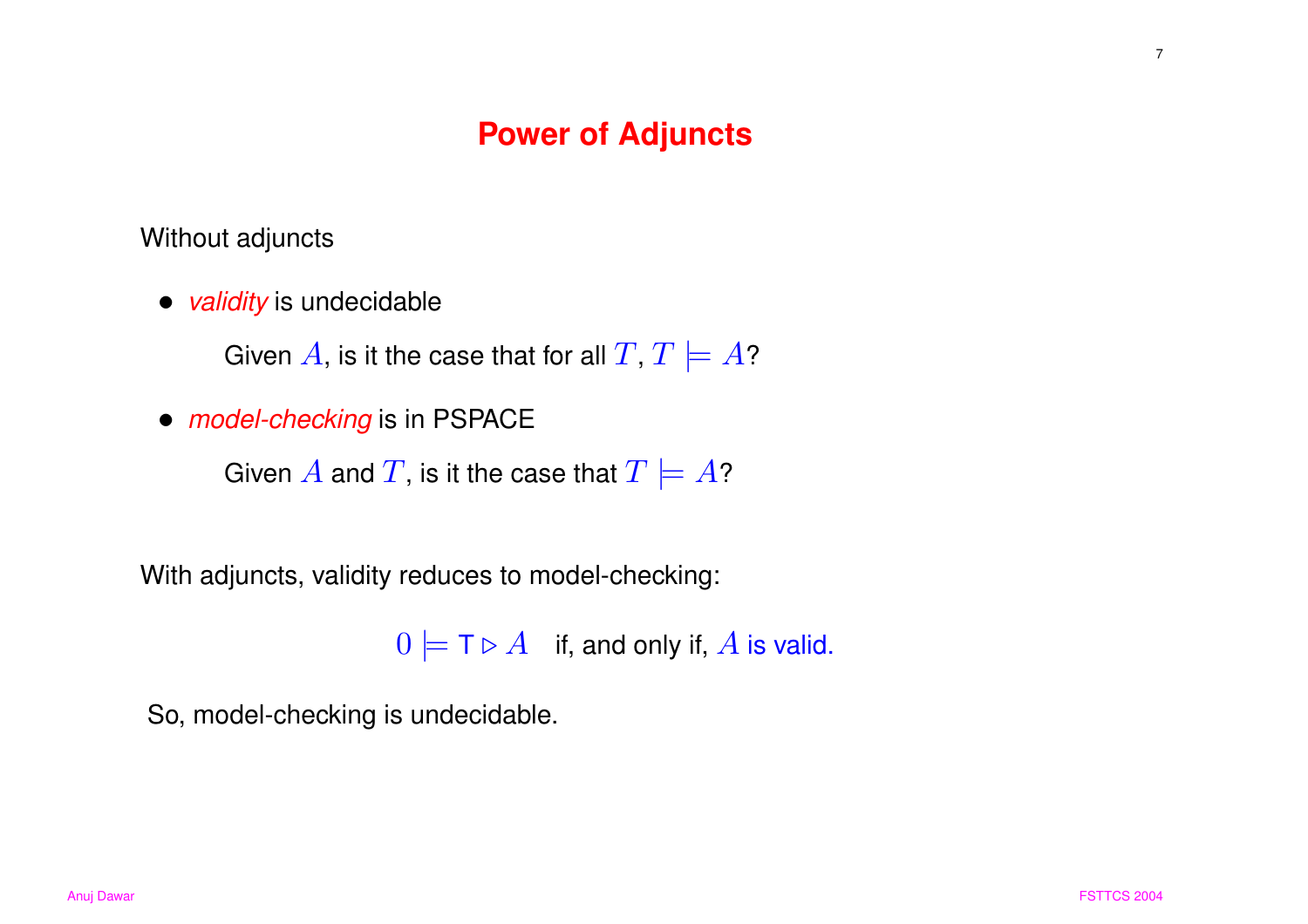## **Adjunct Elimination**

Lozes (2003) showed that (a logic essentially equivalent to) static ambient logic admits *adjunct elimination*.

For every formula with adjuncts, there is <sup>a</sup> logically equivalent formula without adjuncts.

Since model-checking is undecidable with adjuncts and decidable without, the translation must be uncomputable!

Is it because the logic with adjuncts is more succinct?

We show it's not!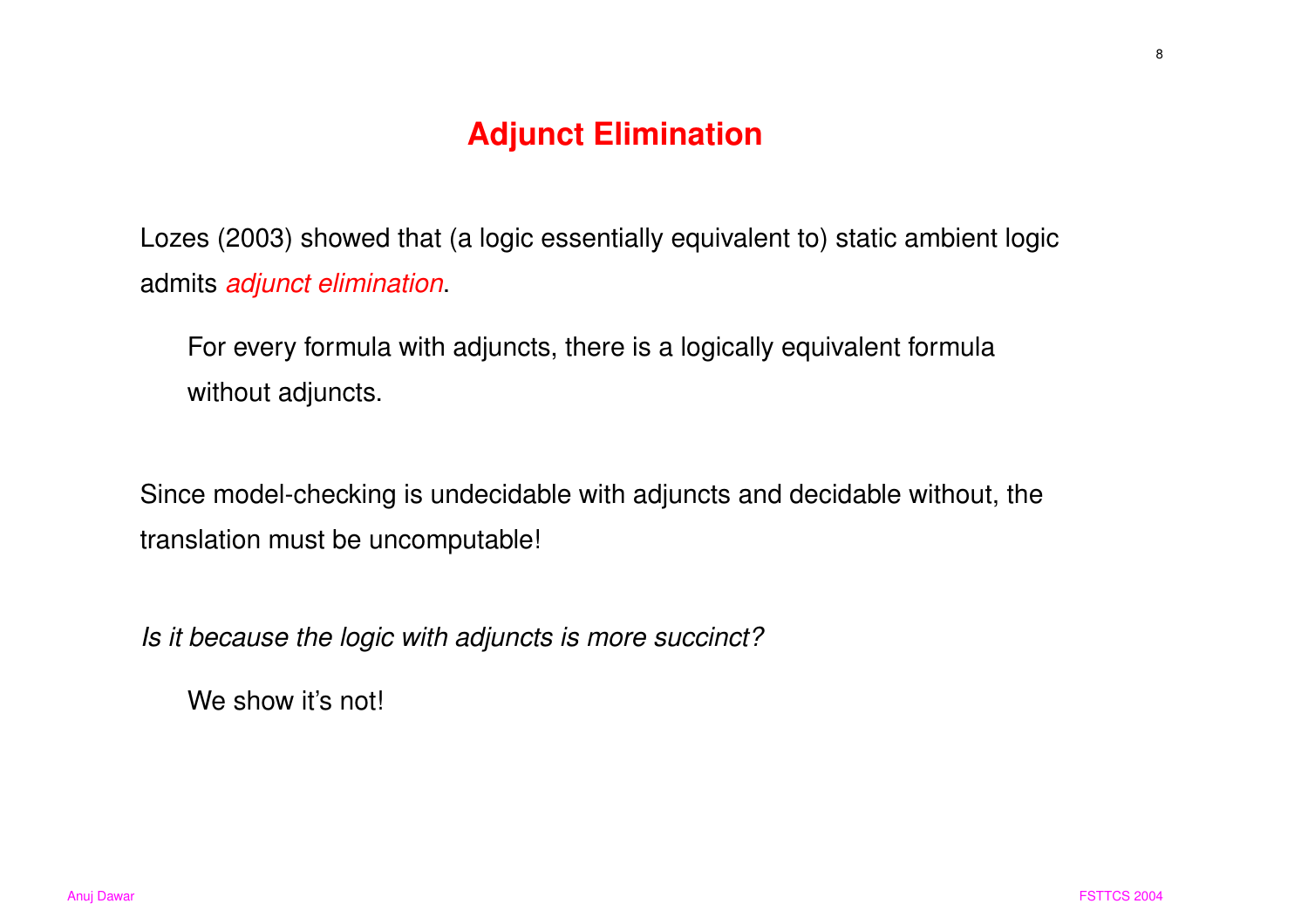#### **Alternative Operators**

Lozes result was shown for a logic which, in place of  $H$  and  $\circled{c}$  had operators

Nx.A and  $\eta \text{R}$ A.

We show that these are interdefinable with H and  $\odot$ .

 $\mathsf{H} x.A$  =  $\mathsf{N} x.x \textcolor{red}{\mathsf{R}} A$  $\mathsf{N} x.A$  =  $\mathsf{H} x.A \land \neg \mathbb{C} x$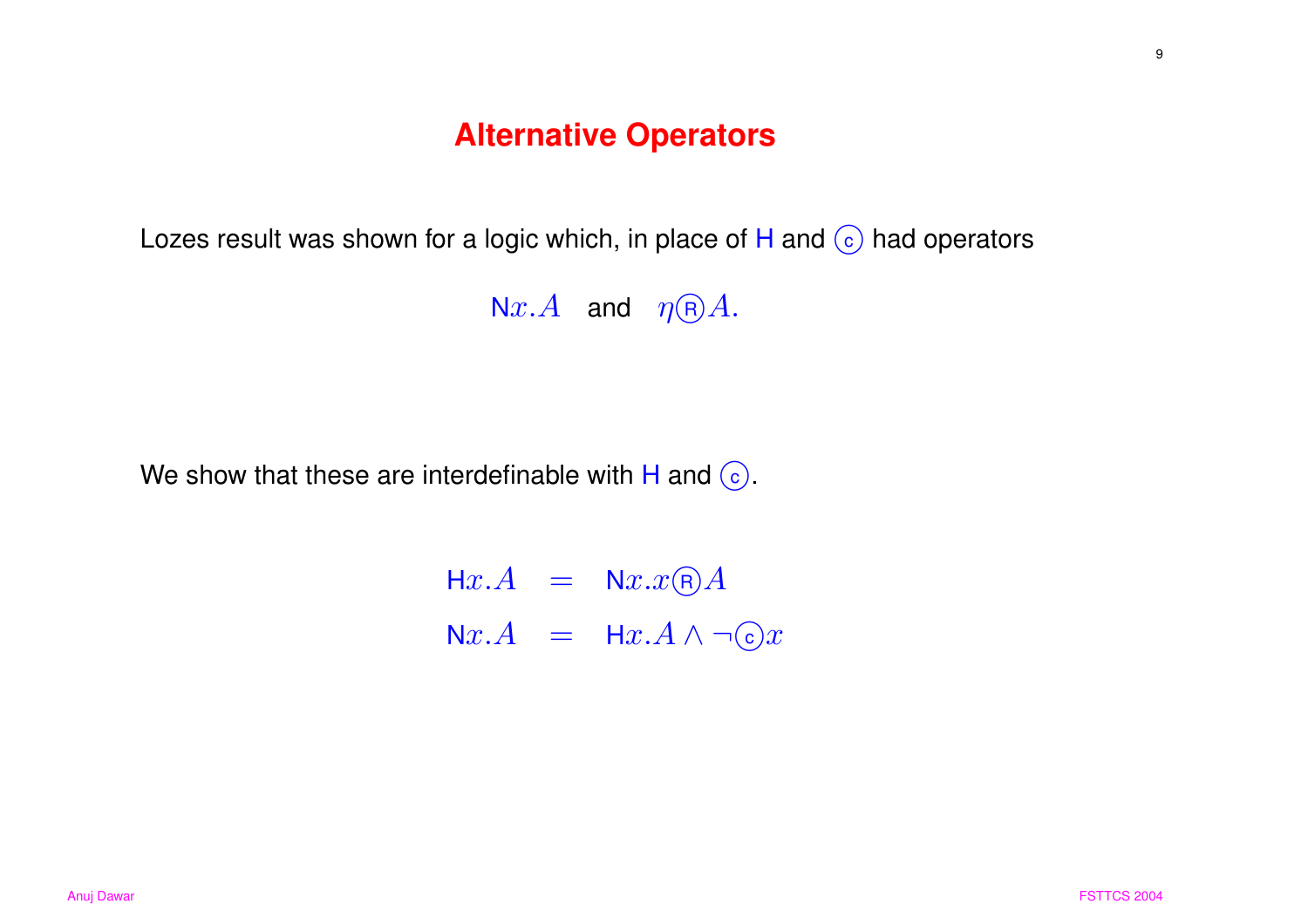## **Alternative Proof**

We provide an alternative proof of Lozes' result based on Ehrenfeucht-Fraïssé-style games.

- Gives <sup>a</sup> more transparent proof of the result.
- Provides <sup>a</sup> standardised methodology easily adapted to other combinations of operators.
- Refines Lozes' result by showing that there is a *rank-preserving* adjunct elimination.
- Shows that the logic with adjuncts is no more succinct than the one without.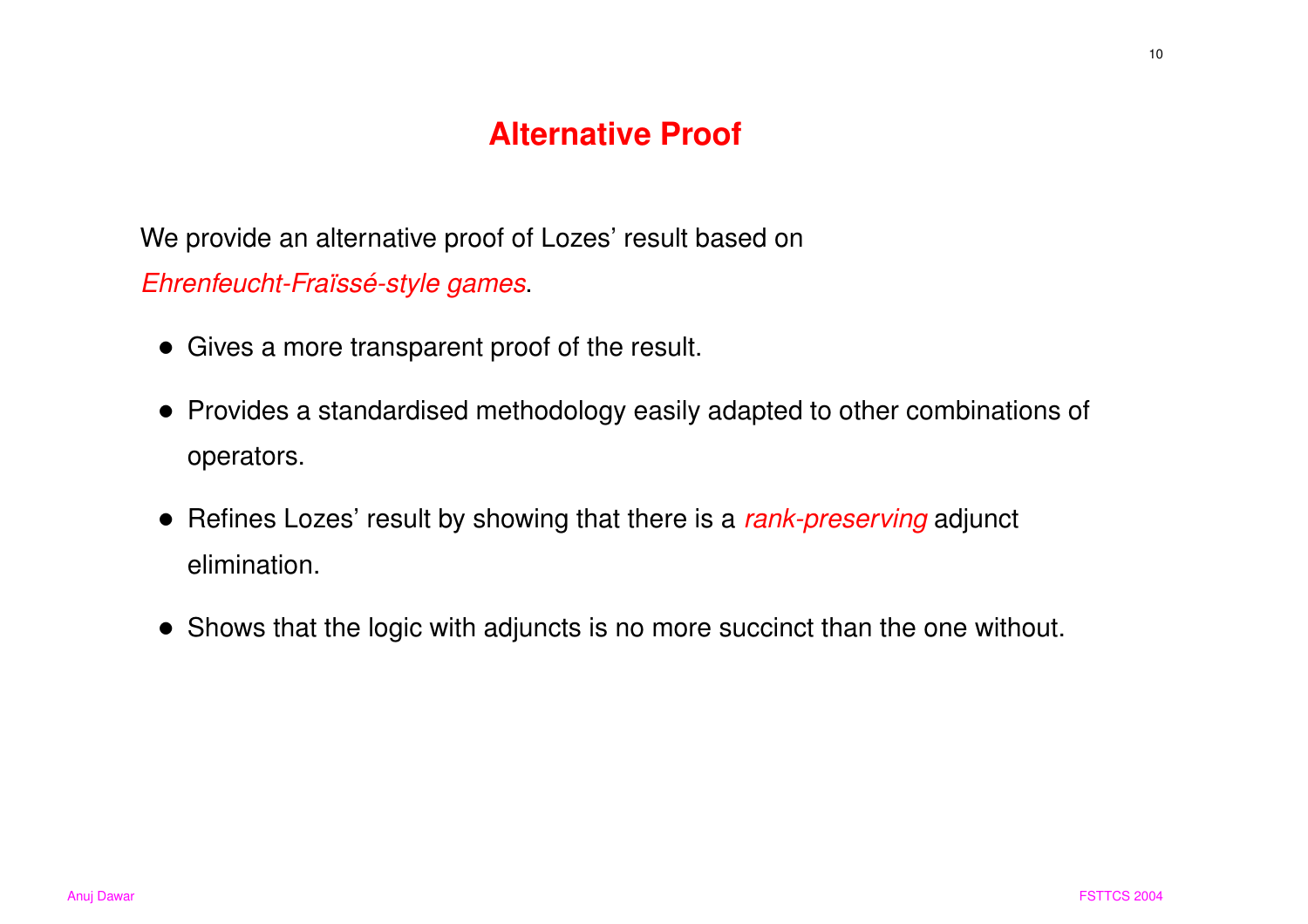#### **Games**

Ehrenfeucht games are played between two players Spoiler and Duplicator on <sup>a</sup> pair of structures  $T$  and  $U$  (in our case trees).

Spoiler is attempting to demonstrate that the structures are different.

Duplicator is trying to maintain that the two are the same.

The game is played for <sup>a</sup> number of rounds fixed in advance.

Game moves correspond to operators in the logic.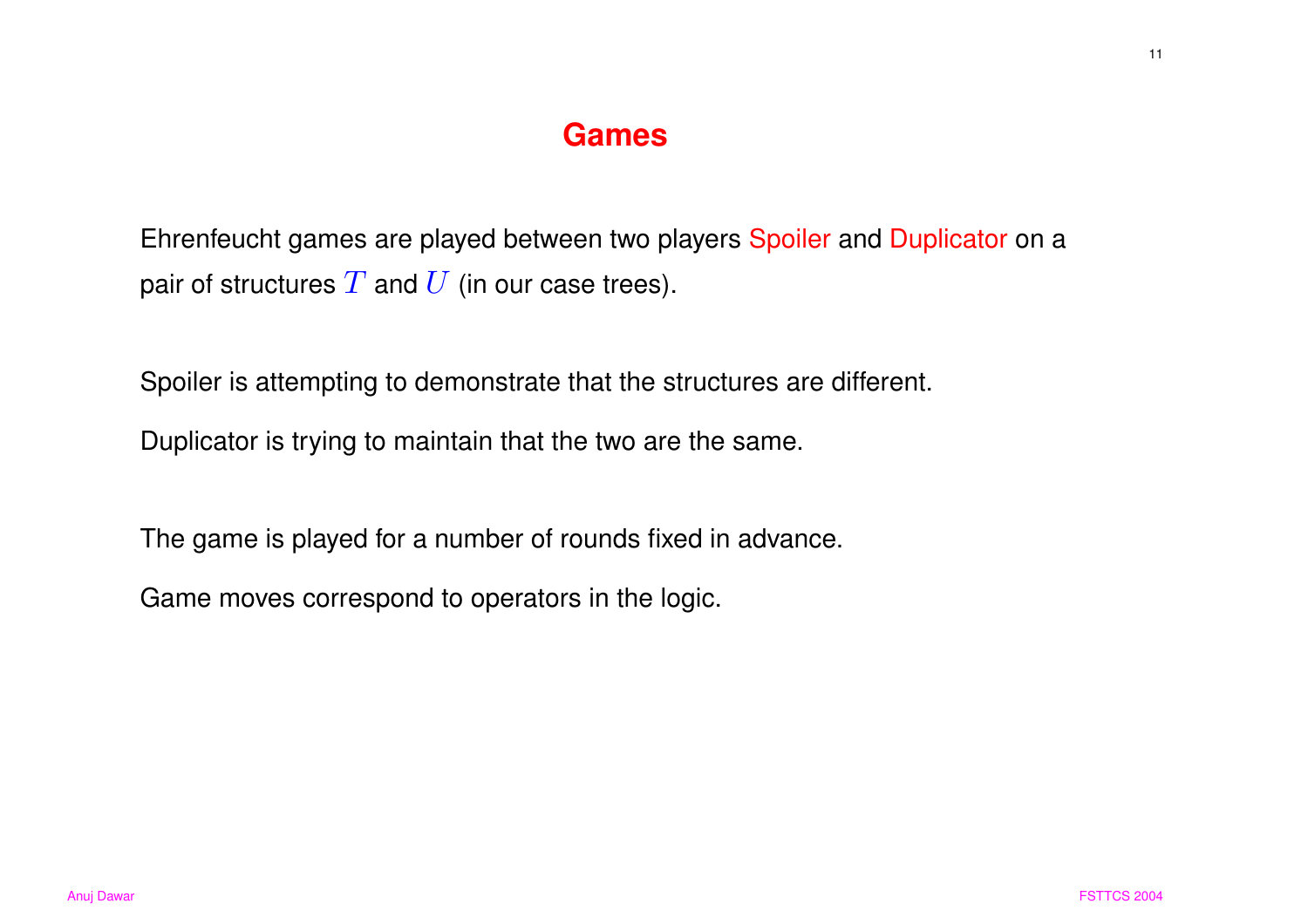## **First-Order Logic**

In the game for first-order logic, the moves correspond to first-order quantification.

At each round i, Spoiler chooses one of the two structures (say  $U$ ) and selects an element  $u_i$  of it. Duplicator must respond with an element  $t_i$  of the other structure.

If, at any stage, the partial map  $u_i \mapsto t_i$  defined is not a *partial isomorphism*, Spoiler wins.

If Duplicator has a strategy for surviving  $r$  rounds, then the two structures are not distinguished by any first-order formula with *quantifier rank*  $r$ *.* 

A formula  $\varphi$  that is true in  $T$  and false in  $U$  describes a strategy for Spoiler to win.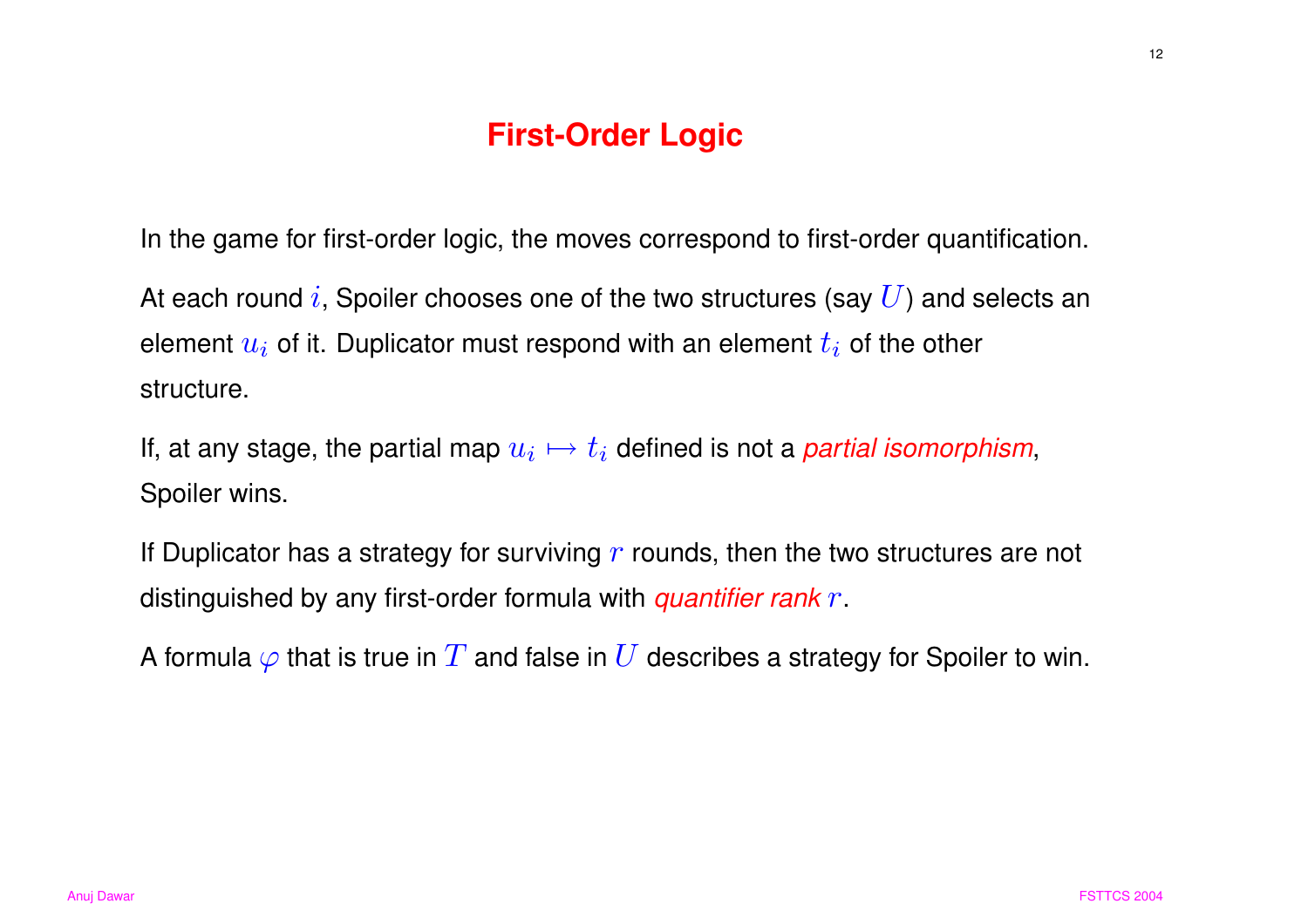## **Game Position**

For spatial logic, we define a more refined notion of rank, that is a tuple of numbers, one for each type of operator.

At any stage, the game position consists of

- $\bullet\,$  two tree  $T,\, U,$
- $\bullet$   $f$ —a partial valuation for the variables; and
- a current rank  $r$ .
- If, for any operator  $Op, r (Op) > 0$ , Spoiler can play an Op-move.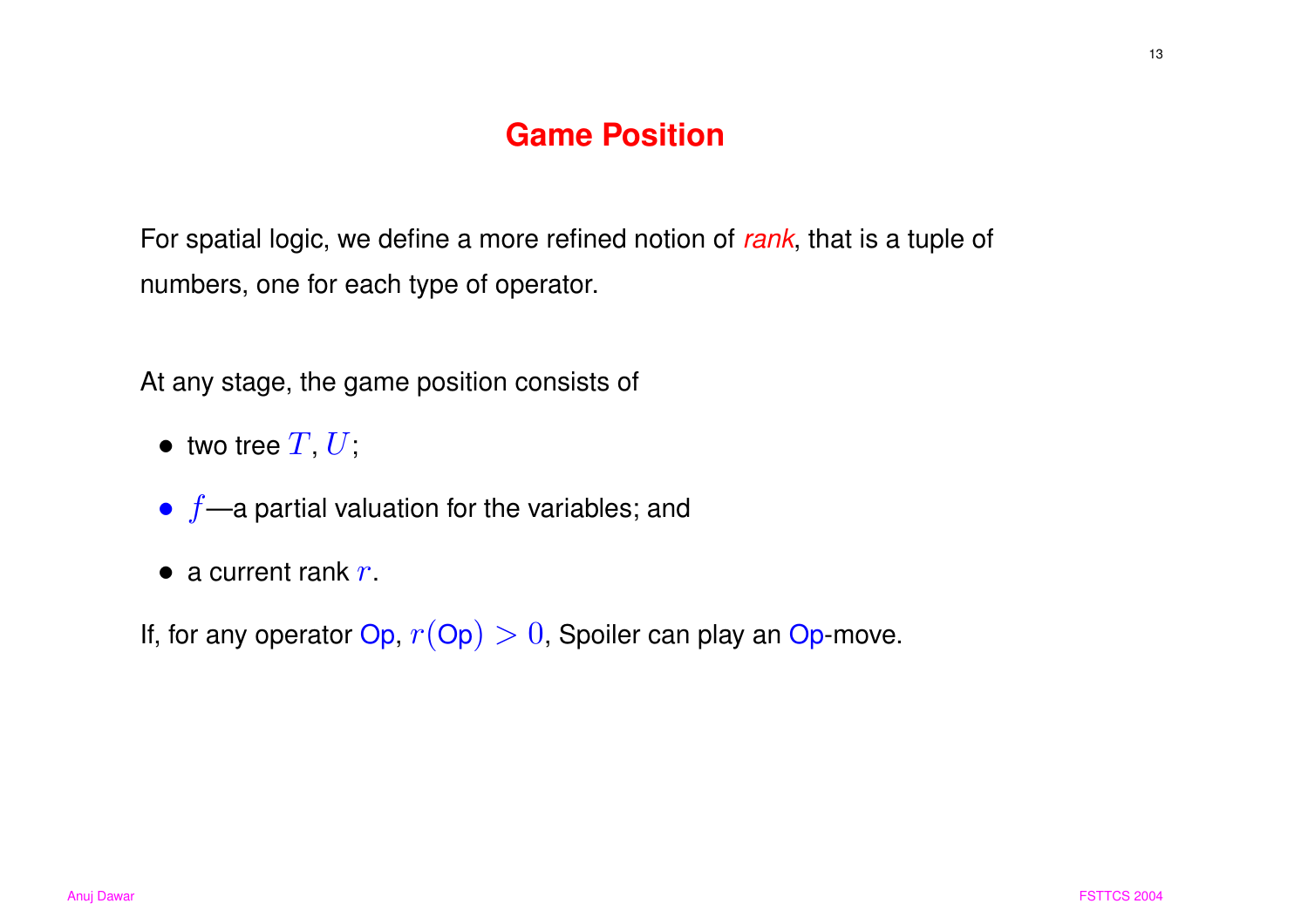#### **Game Moves**

# $\lfloor \cdot \rfloor$  move:

Spoiler chooses a tree T and an  $\eta$  such that  $T \equiv f(\eta)[T']$ . If  $U \equiv f(\eta)[U']$ , the game continues with  $(T',U')$ ; otherwise, Spoiler wins.

#### | move:

Spoiler chooses, say, T, and two trees  $T'$  and  $T''$  such that  $T \equiv T'|T''$ . Duplicator chooses  $U'$  and  $U''$  such that  $U \equiv U'|U''$ . Spoiler decides whether the game will continue with  $(T',U')$ , or with  $(T'',U'')$ .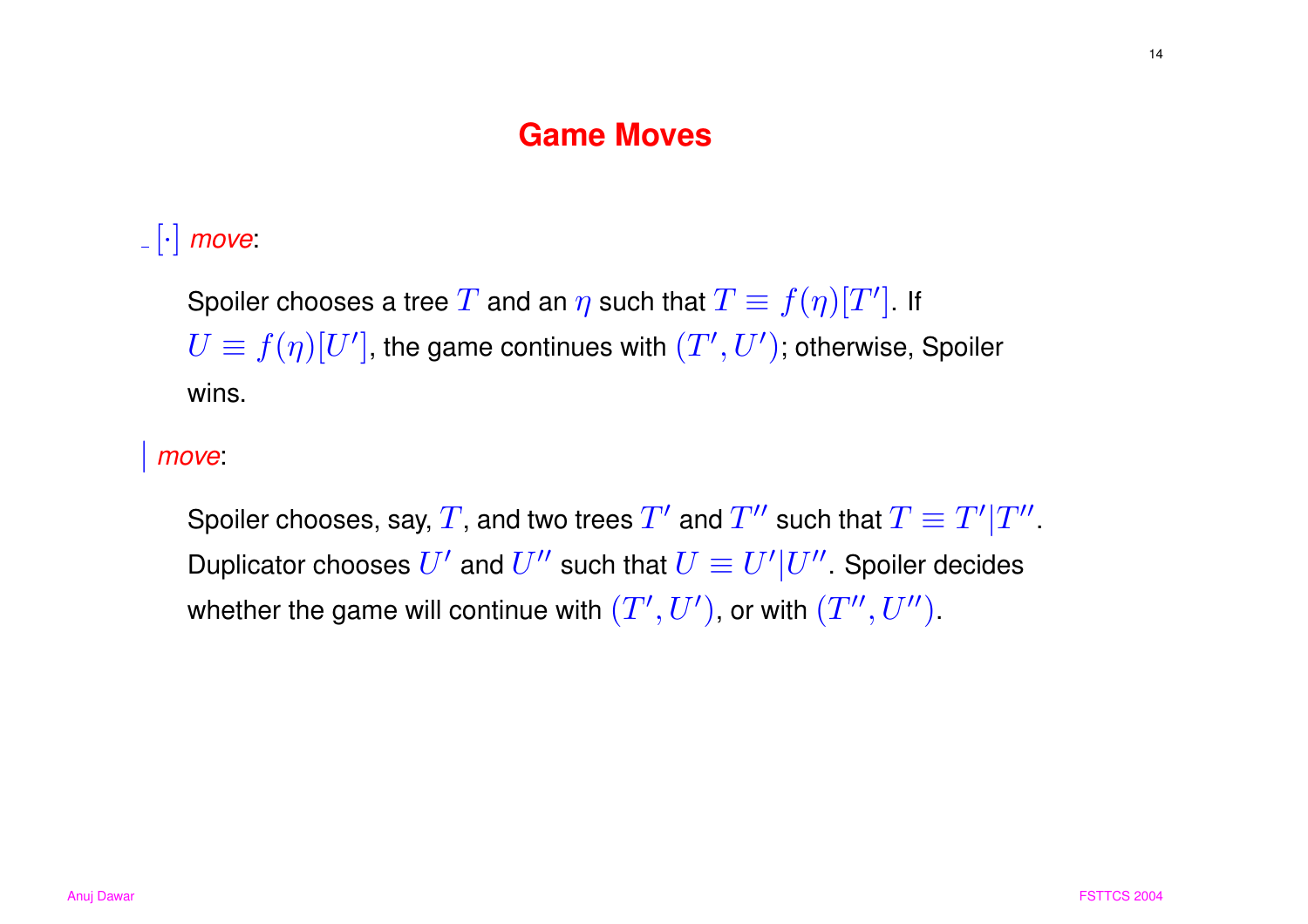#### Game Moves (contd.)

H move:

Spoiler chooses, say,  $T$  and a name  $n \not\in \text{fn}(T) \cup \text{fn}(U) \cup \text{ran}(f)$ , a variable  $x \notin \text{dom}(f)$ , and a tree  $T'$  such that  $(\nu n)(T') \equiv T$ . Duplicator chooses a tree  $U'$  such that  $(\nu n)(U') \equiv U$ . The game continues with  $(T', U', (f; x \mapsto n))$ .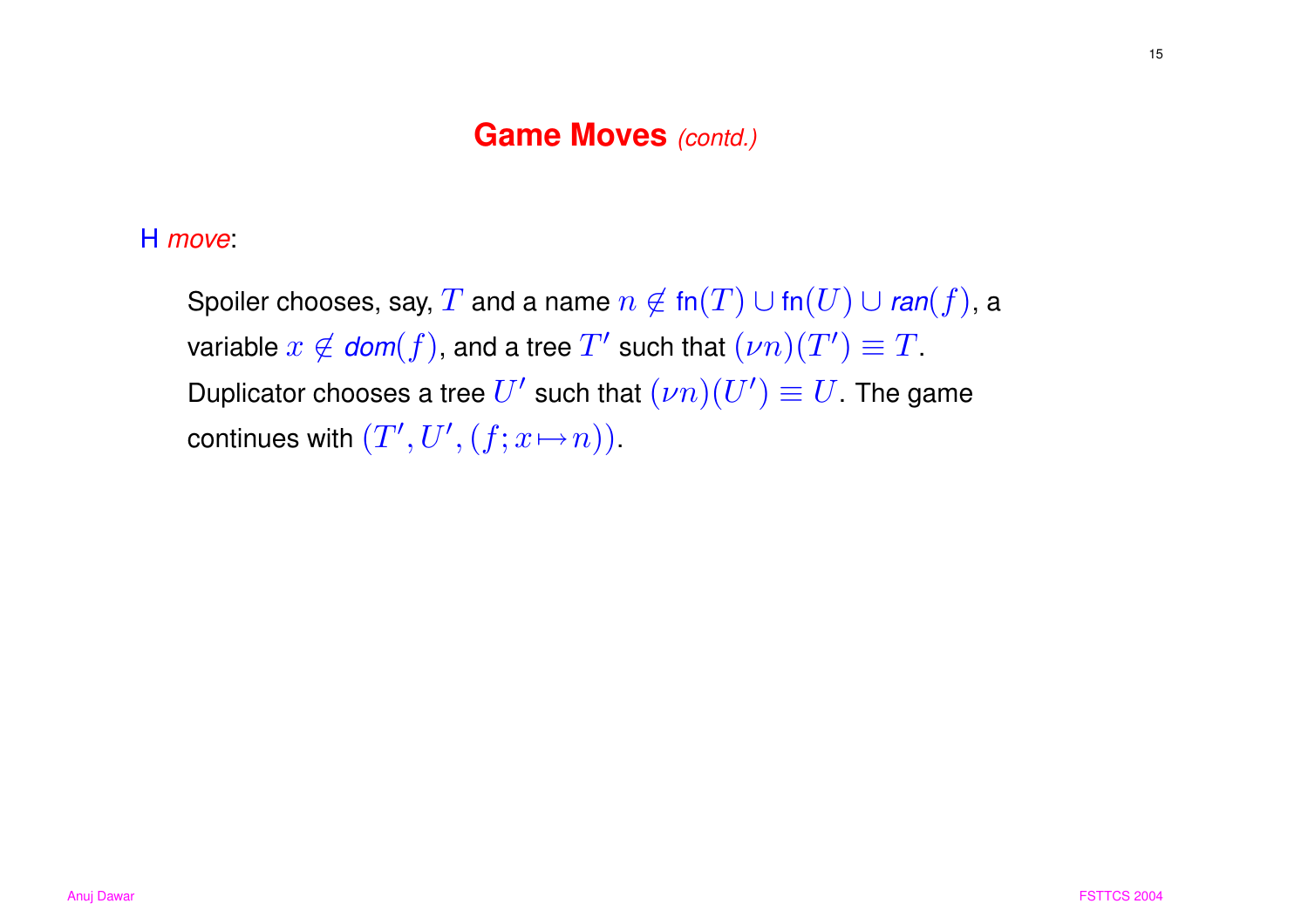## **Adjunct Moves**

#### $\triangleright$  move

Spoiler chooses, say,  $T$  and a new tree  $T'$ ; Duplicator chooses a new tree  $U'$ . Spoiler decides whether the game will continue with  $(T|T',U|U')$  or  $(T',U')$ .

#### @ move

Spoiler chooses a  $\eta$ , and replaces T with  $f(\eta)[T]$  and U with  $f(\eta)[U]$ .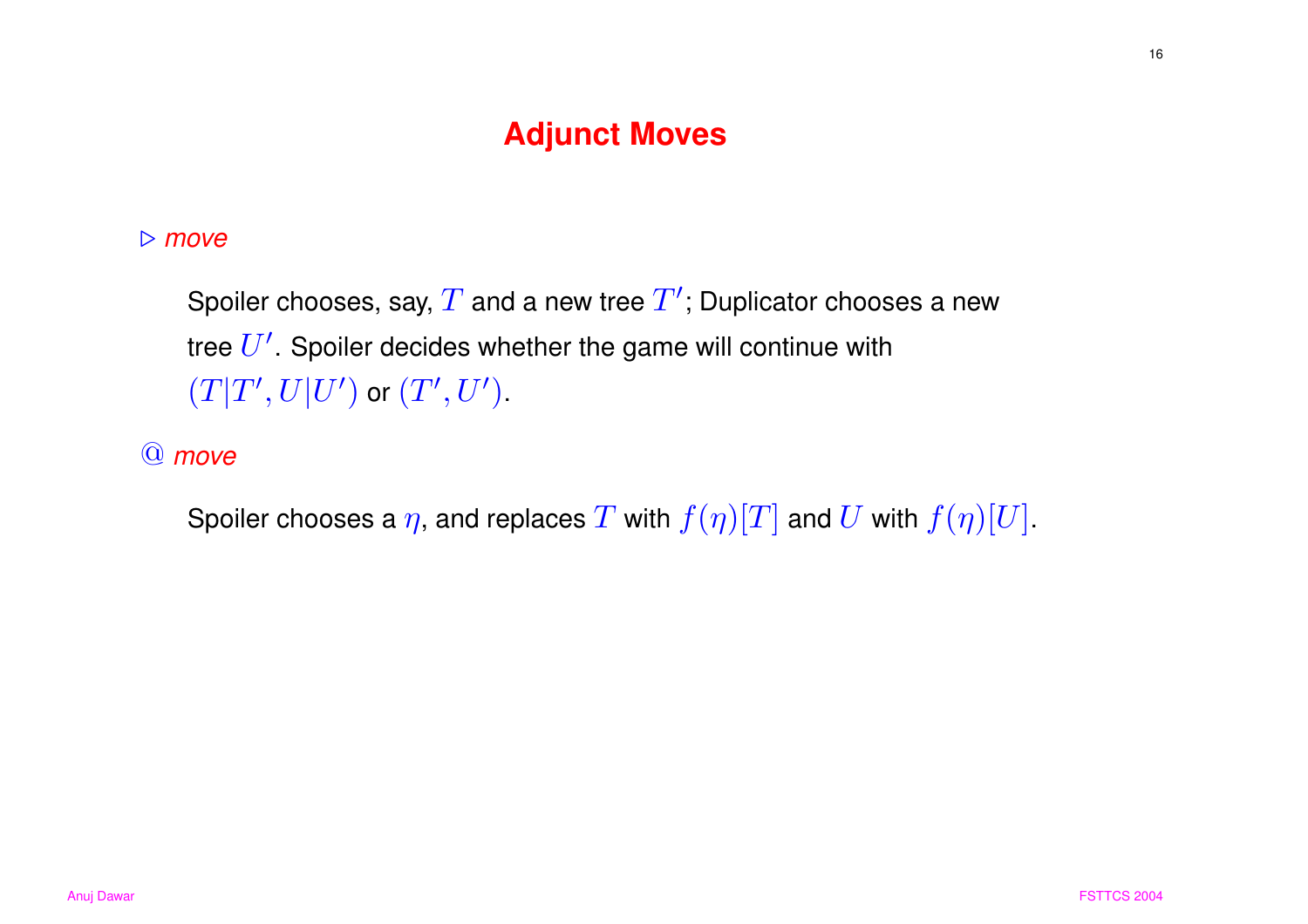## **Spoiler Strategy**

Why would Spoiler ever play an adjunct move?

Spoiler adds a context around the tree  $T$  and Duplicator can respond with the identical context around  $U$ . This takes Spoiler no closer to winning the game.

If Spoiler has <sup>a</sup> winning strategy that uses adjunct moves, he also has one without adjunct moves.

There are technical details, but this, in <sup>a</sup> nutshell, is the game based proof of adjunct elimination.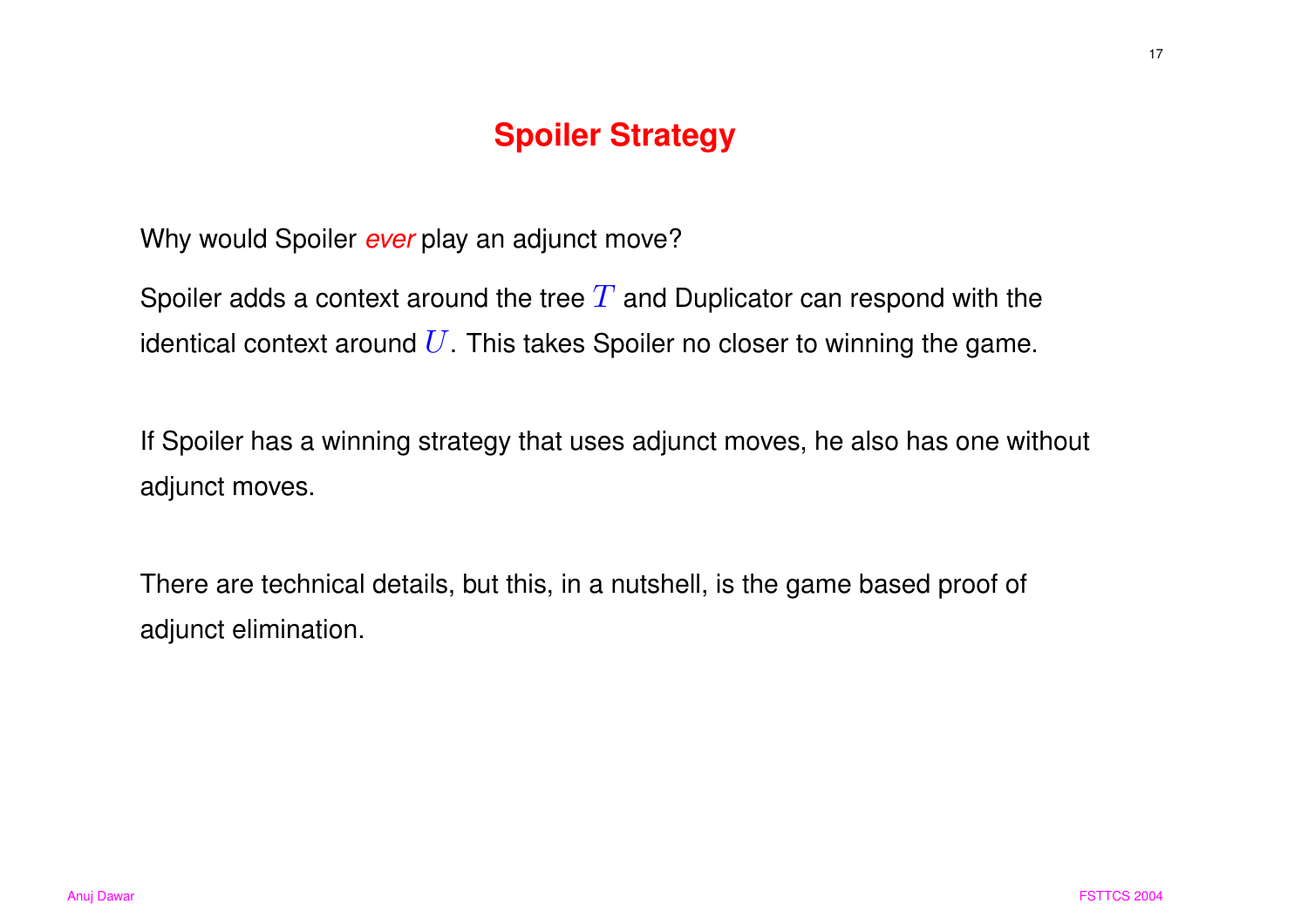## **Quantifiers Revisited**

If, instead of the hiding quantifier Hx.  $A$ , we have existential quantification  $(\exists x. A)$  in the language, adjuncts cannot be eliminated.

Example (due to Yang) in the paper.

Consider, in general, Spoiler's strategy on the formulas:

 $\exists x. (A \triangleright B)$ 

Hx.  $(A \triangleright B)$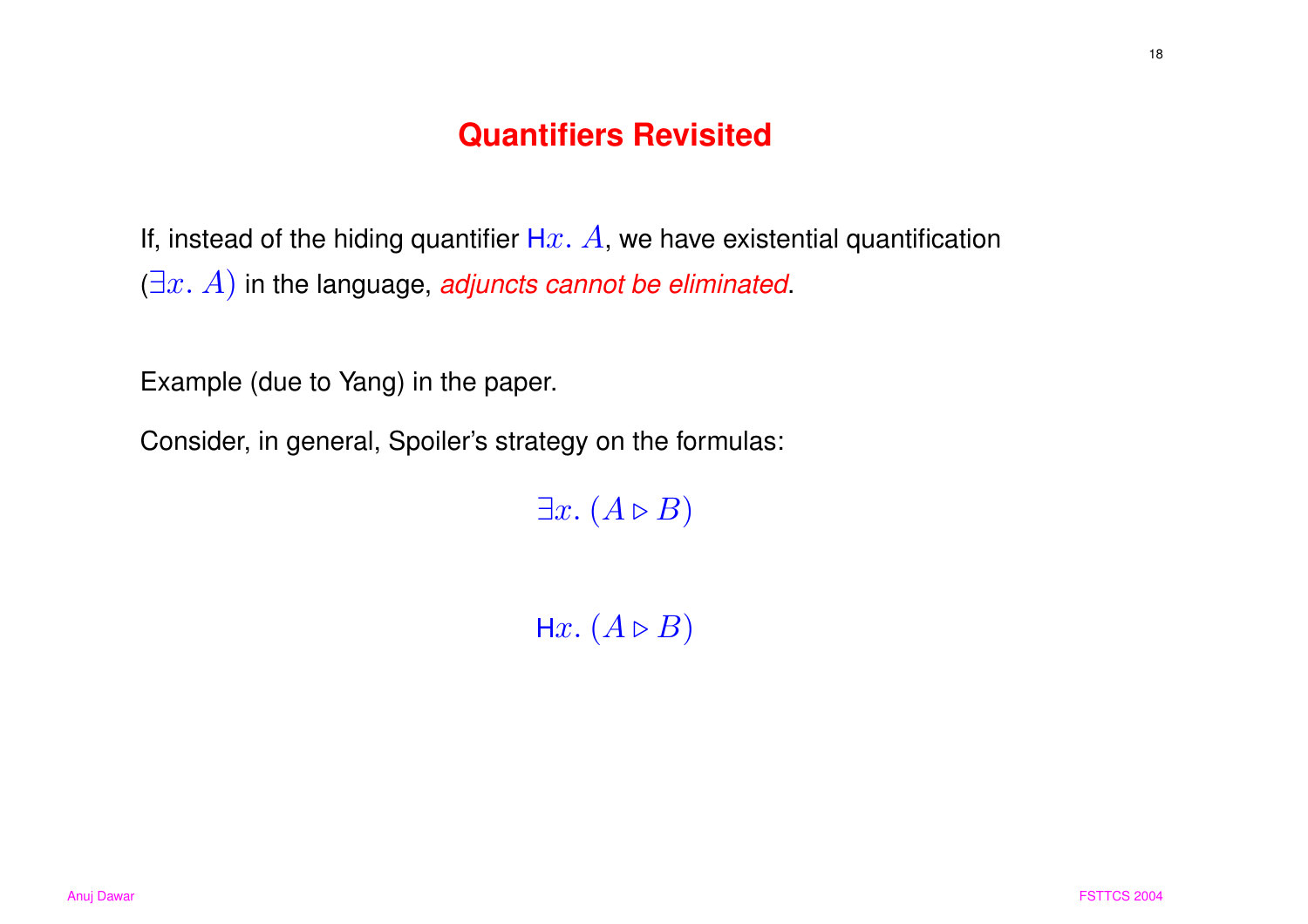## **Composition Lemma**

If Duplicator has a winning strategy on the pair  $(T_1,U_1)$  and on the pair  $(T_2,U_2)$ , then she also has a winning strategy on the pair

 $(T_1|T_2,U_1|U_2).$ 

This is not true in the presence of  $\exists$ .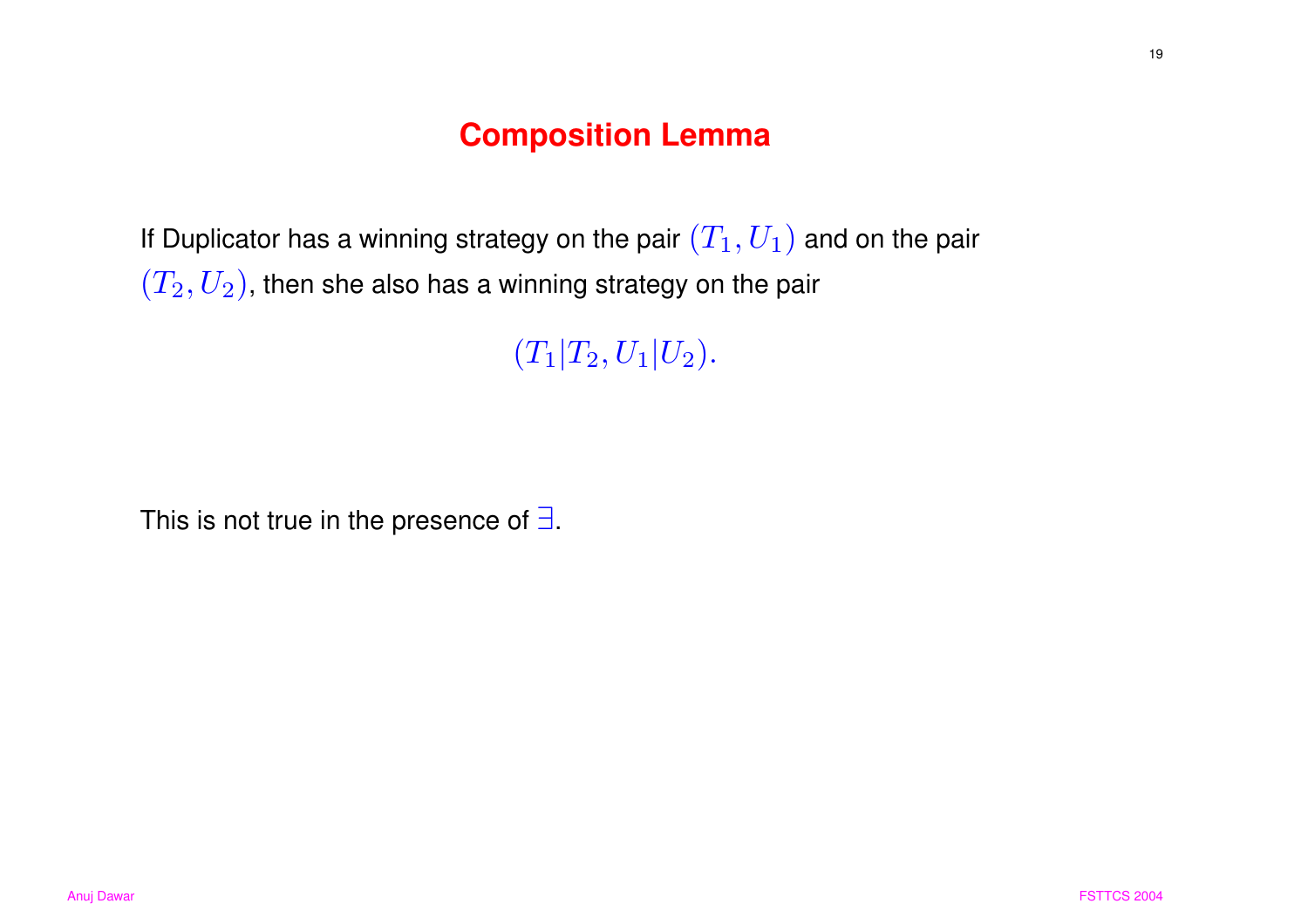## **Rank**

Our proof actually shows that if Spoiler has a winning strategy with adjunct moves, than he has a winning strategy of the same rank without adjunct moves.

A formula with adjuncts is equivalent to a formula of the same rank without adjuncts.

Though the translation is uncomputable, there isn't an uncomputable blow-up in the size of the formula.

There are only finitely many formulas of <sup>a</sup> given rank.